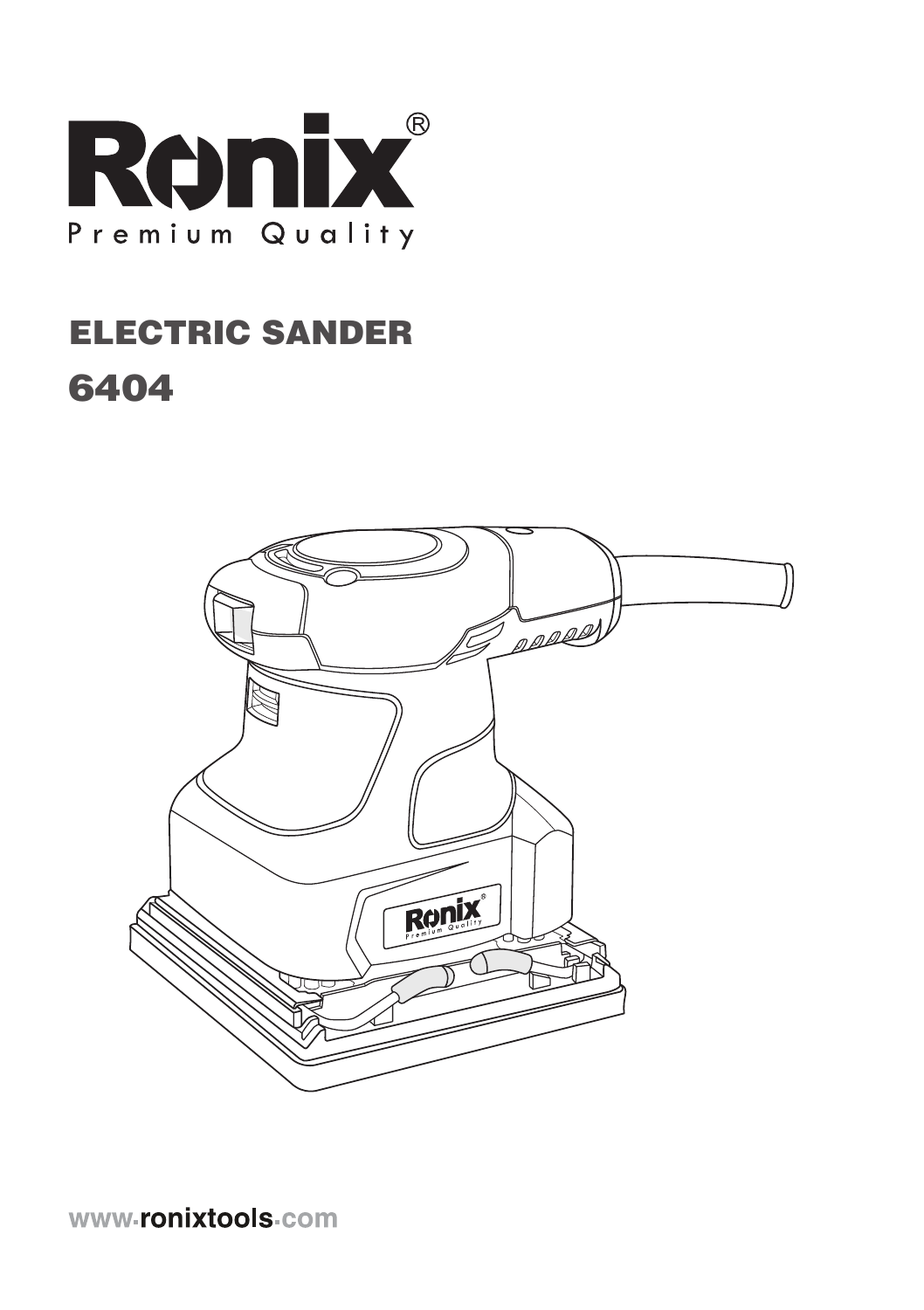

### **SPECIFICATIONS**

| Model                       | 6404              |
|-----------------------------|-------------------|
| Power                       | 230W              |
| Voltage                     | 220V              |
| Frequency                   | 50Hz              |
| No Load Speed               | 13000RPM          |
| <b>Sanding Surface Size</b> | 100×110mm         |
| Net. Weight                 | 1.3 <sub>Kg</sub> |

### **PARTS LIST**



## **WARNING!**

Read and understand all instructions. Failure to follow all instructions listed below, may result in electric shock, fire and or serious personal injury.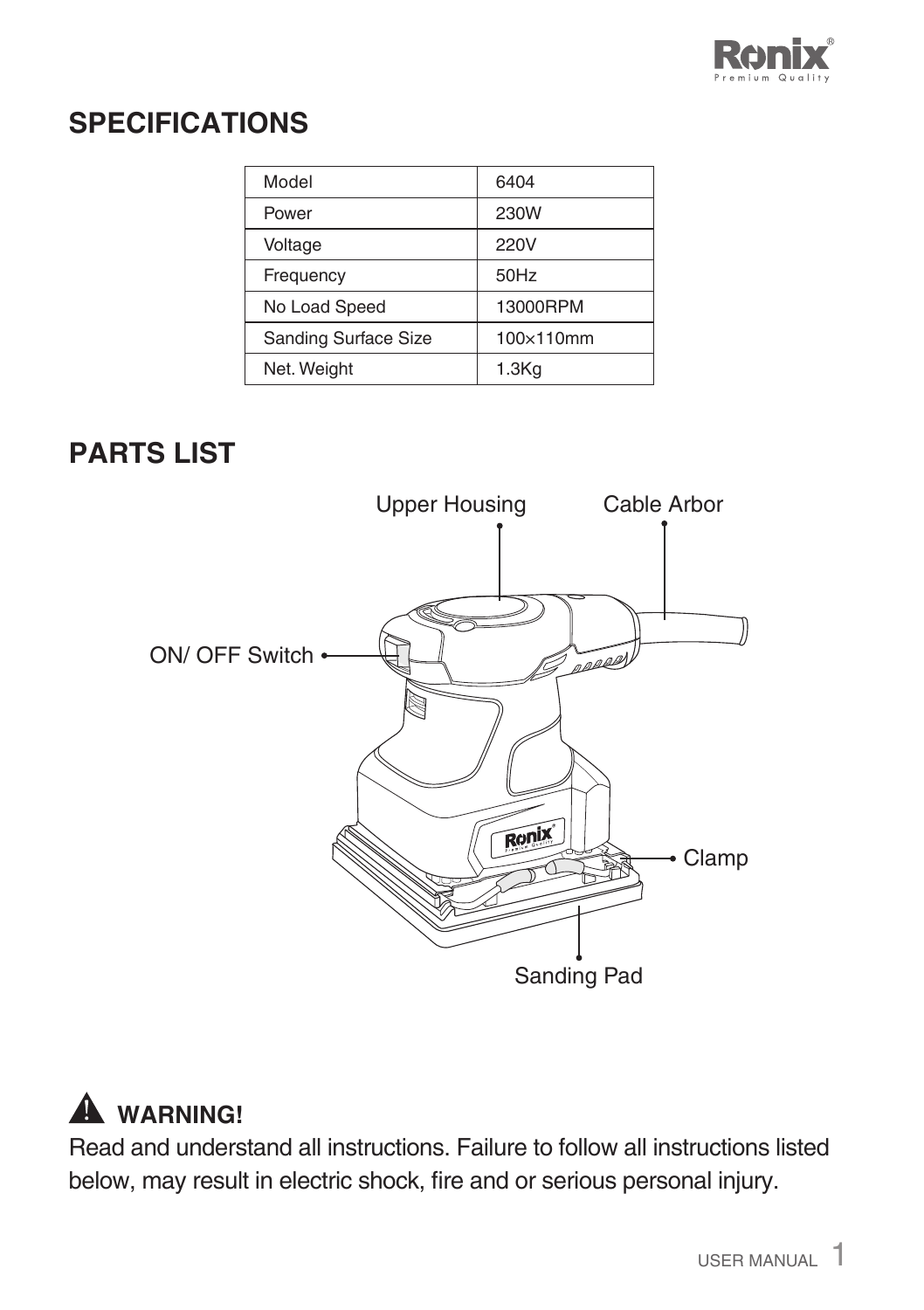

## **A** NOTE: SAVE THESE INSTRUCTIONS

## **GENERAL SAFETY RULES**

### **.WORK AREA**

- Keep work area clean and well lit. Cluttered and dark areas invite accidents.

- Do not operate power tools in explosive atmospheres, such as in the presence of flammable liquids, gases or dust. Power tools create sparks which may ignite the dust or fumes.

- Keep children and bystanders away while operating a power tool. Distractions can cause you to lose control.

#### **.ELECTRICAL SAFETY**

- Power tool plugs must match the outlet. Never modify the plug in any way. Do not use any adapter plugs with earthed (grounded) power tools. Unmodified plugs and matching outlets will reduce risk of electric shock.

- Avoid body contact with earthed or grounded surfaces such as pipes, radiators, ranges and refrigerators. There is an increased risk of electric shock if your body is earthed or grounded.

- Do not expose power tools to rain or wet conditions. Water entering a power tool will increase the risk of electric shock.

- Do not abuse the cord. Never use the cord for carrying, pulling or unplugging the power tool. Keep cord away from heat, oil, sharp edges or moving parts. Damaged or entangled cords increase the risk of electric shock.

- When operating a power tool outdoors, use an extension cord suitable for outdoor use. Use of a cord suitable for outdoor use reduces the risk of electric shock.

- If operating a power tools in a damp location is unavoidable, use a residual current device (RCD) protected supply. Use of an RCD reduces the risk of electric shock.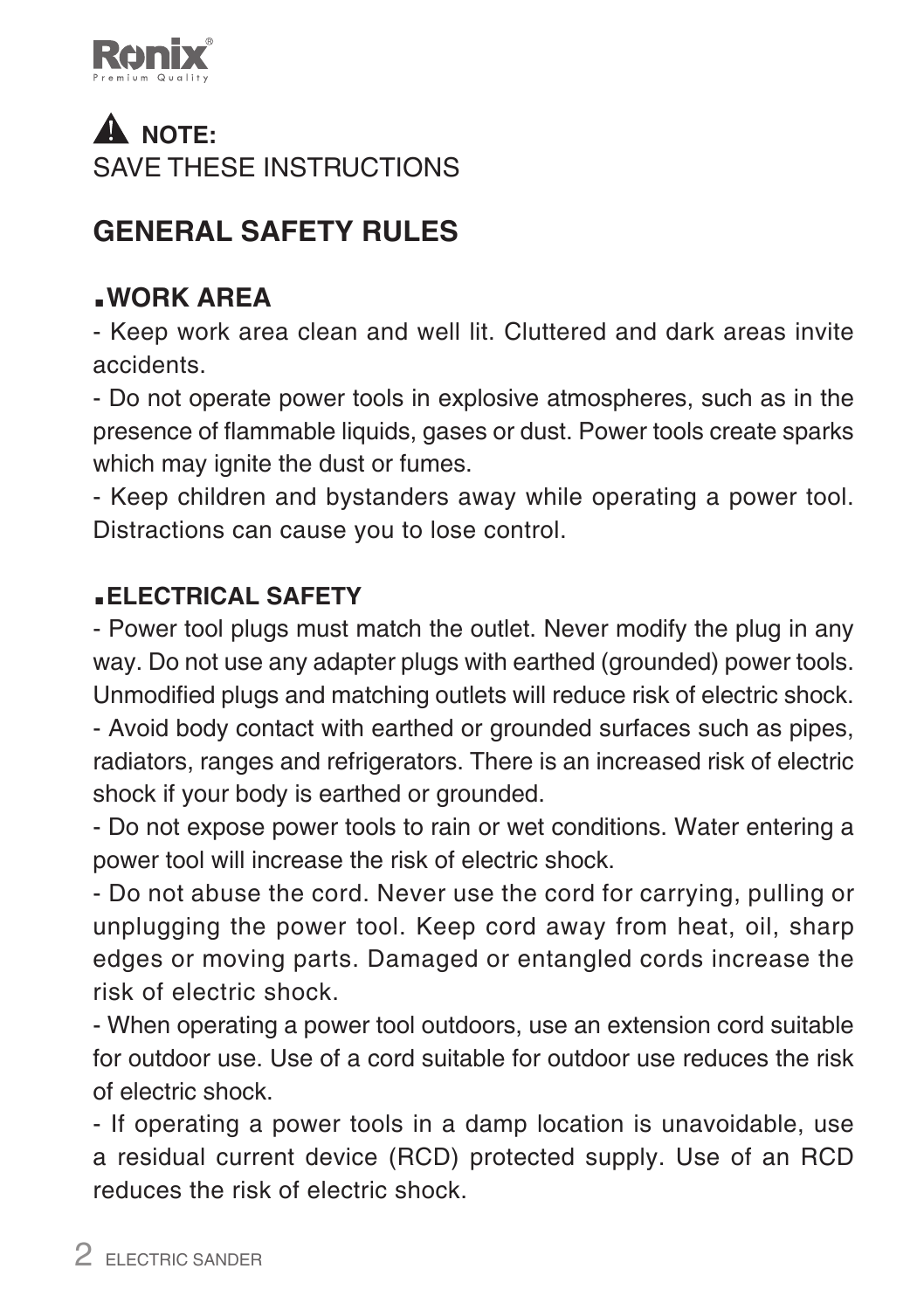

#### **.PERSONAL SAFETY**

- Stay alert, watch what you are doing and use common sense when operating a power tool. Do not use a power tool while you are tired or under the influence of drugs, alcohol or medication. A moment of inattention while operating power tools may result in serious personal injury.

- Use safety equipment. Always wear eye protection. Safety equipment such as dust mask, non-skid safety shoes, hard hat, or hearing protection used for appropriate conditions will reduce personal injuries.

- Avoid accidental starting. Ensure the switch is in the off position before plugging in. Carrying power tools with your finger on the switch or plugging in power tools that have the switch on invites accidents.

- Remove any adjusting key or wrench before turning the power tool on. A wrench or a key left attached to a rotating part of the power tool may result in personal injury.

- Do not overreach. Keep proper footing and balance at all times. This enables better control of the power tool in unexpected situations.

- Dress properly. Do not wear loose clothing or jewelry. Keep your hair, clothing and gloves away from moving parts. Loose clothes, jewelry or long hair can be caught in moving parts.

- If devices are provided for the connection of dust extraction and collection facilities, ensure these are connected and properly used. Use of these devices can reduce dust related hazards.

#### **.POWER TOOL USE AND CARE**

- Do not force the power tool. Use the correct power tool for your application. The correct power tool will do the job better and safer at the rate for which it was designed.

- Do not (use the power tool if the switch does not turn it on and off. Any power tool that cannot be controlled with the switch is dangerous and must be repaired.

- Disconnect the plug from the power source before making any adjustments, changing accessories, or storing power tools. Such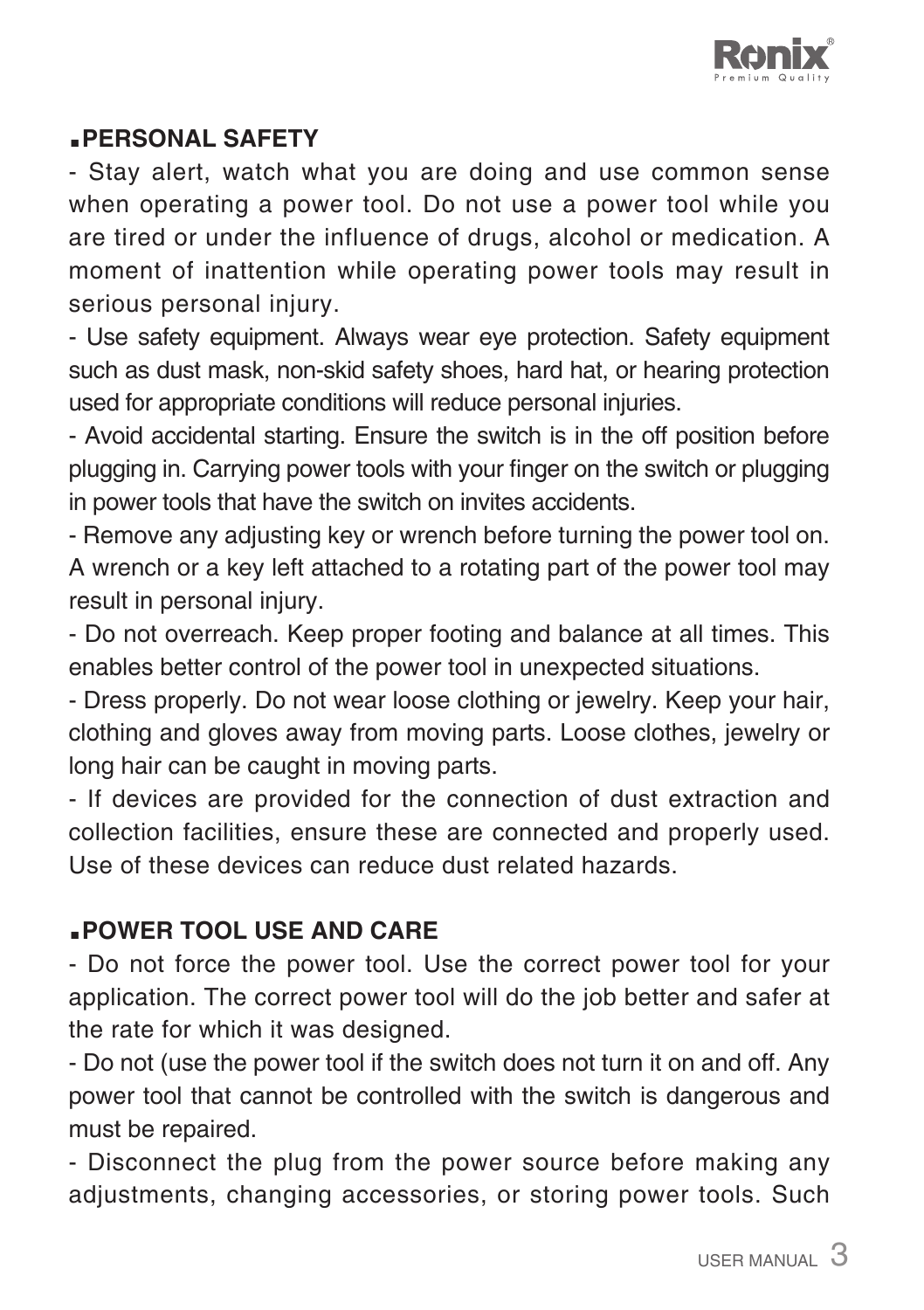

preventive safety measures reduce the risk of starting the power tool accidentally.

- Store idle power tools out of the reach of children and do not allow persons unfamiliar with the power tool or these instructions to operate the power tool. Power tools are dangerous in the hands of untrained users.

- Maintain power tools. Check for misalignment or binding of moving parts, breakage of parts and any other condition that may affect the power tools operation. If damaged, have the power tool repaired before use. Many accidents are caused by poorly maintained power tools.

- Keep cutting tools sharp and clean. Properly maintained cutting tools with sharp cutting edges are less likely to bind and are easier to control; - Use the power tool, accessories and tool bits etc., in accordance with these instructions and in the manner intended for the particular type of power tool, taking into account the working conditions and the work to be performed. Use of the power tool for operations different from intended could result in a hazardous situation.

#### **.SERVICE**

your power tool serviced by a qualified repair person using only identical replacement parts. This will ensure that the safety of the power tool is maintained.

### **SPECIFIC SAFTETY RULES FOR ELECTRIC SANDERS**

- DO NOT let comfort or familiarity with product (gained from repeated use) replace strict adherence to sander safety rules. If you use this tool unsafely or incorrectly, you can suffer serious personal injury.

- Always use safety glasses or goggles, protective hat or mask, Ordinary eye or sun glasses are NOT safety glasses.

- Do not leave the tool running. Operate the tool only when hand-held.

- Hold tool by insulated gripping surfaces when performing and operation where the cutting tool may contact hidden wiring or its own cord. Contact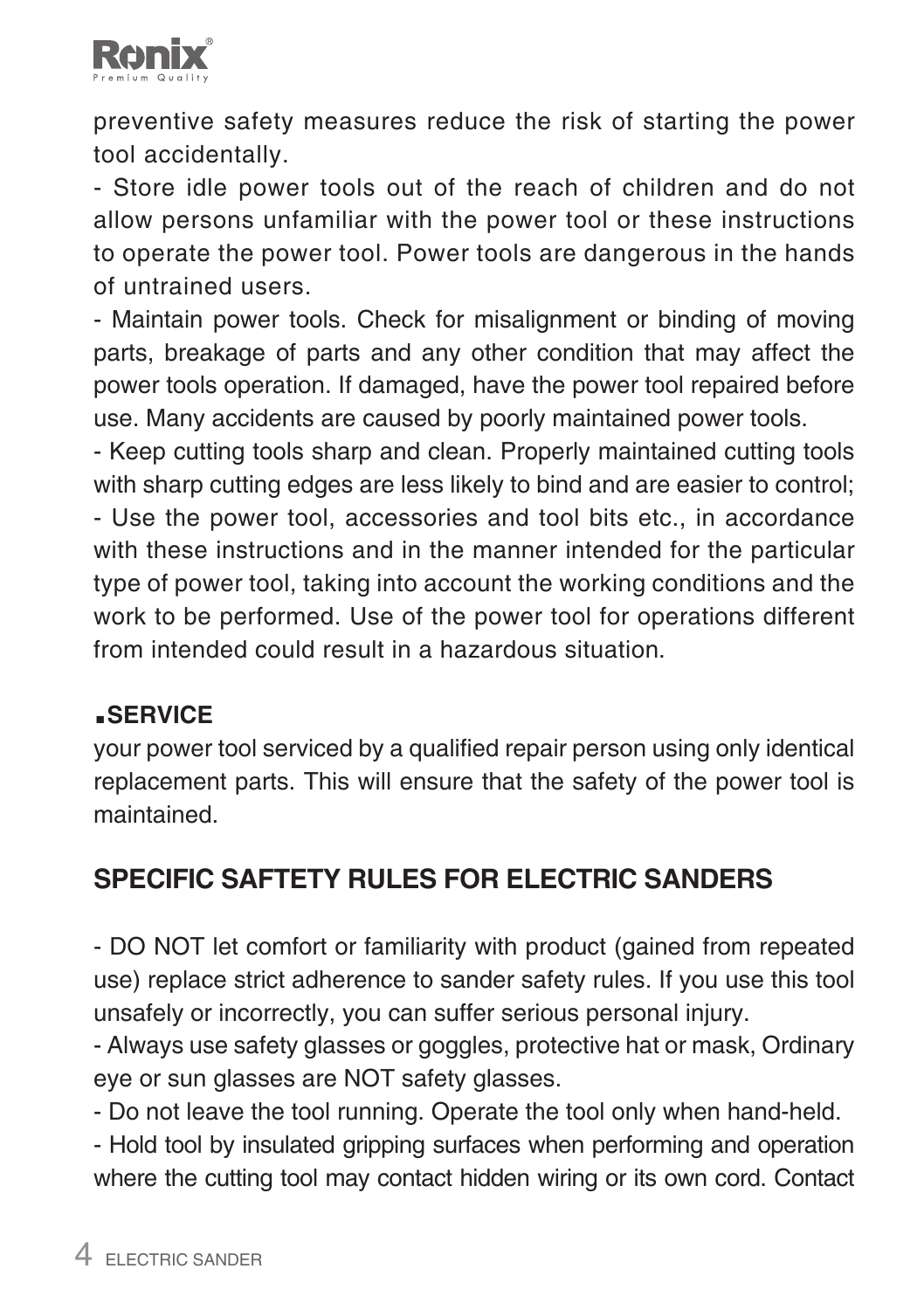

with a «live» wire will make exposed metal parts of the tool «live» and shock the operator.

- This tool has not been waterproofed, so do not use water on the workpiece surface.

- Hold the tool firmly.

- Ventilate your work area adequately. when you perform sanding operations.

- Use of this tool to sand some products, paints and wood could expose user to dust containing hazardous substances. Use appropriate respiratory protection.

# **WARNING!**

MISUSE or failure to follow the safety rules stated in this instruction manual may cause serious personal injury.

## **FUNCTIONAL DESCRIPTION**

# A CAUTION:

Always be sure that the tool is switched off and unplugged before carrying out some inspection or maintenance.

### **.HOW TO USE THE SWITCH:**

# A CAUTION:

before put the plug into power interface, make sure the switch can work flexibly and the switch is put towards «0».

Push the switch to «I» to start the machine and push it to «0» to stop work.

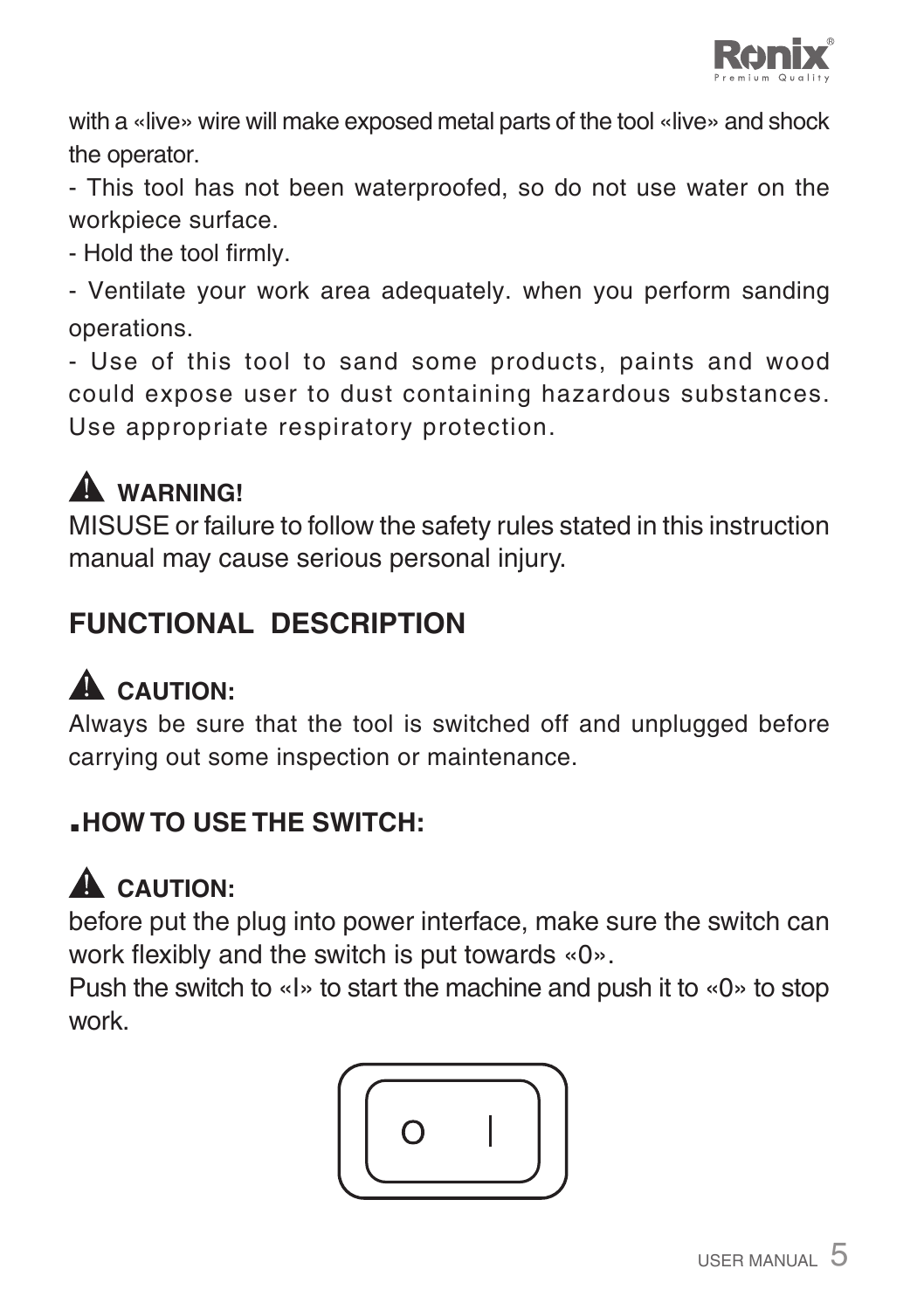

### **.INSTALLING OR REMOVING THE ABRASIVE PAPER**

To install the abrasive paper, operate the clamp lever to open the paper clamp. Insert the paper end into the clamp. Center the paper and align the edges parallel to the pad, then lower the clamp lever to secure the paper. (Pre-bending paper makes attachment easier)

Repeat the same process for the other end of the base, maintaining the proper paper tension.



# A ATTENTION·

After inserting the paper, make sure the abrasive paper put in the floor plate tighten. Otherwise the paper will be loose and subject to slippage, resulting in uneven sanding operation.

#### **.EFFECTIVE AND SAFE SANDING**

# **CAUTION:**

Never run the tool without the abrasive paper. You may seriously damage the pad.

# A CAUTION:

Never force the tool. Excessive pressure may decrease the sanding efficiency, damage the abrasive paper or shorten tool life.

1) Hold the tool firmly. Turn the tool on and wait until it attains full speed. Then gently place the tool on the workpiece surface. Keep the pad flush with the workpiece and apply slight pressure on the tool.

2) Should remember to choose different material abrasive for sanding different material workpiece.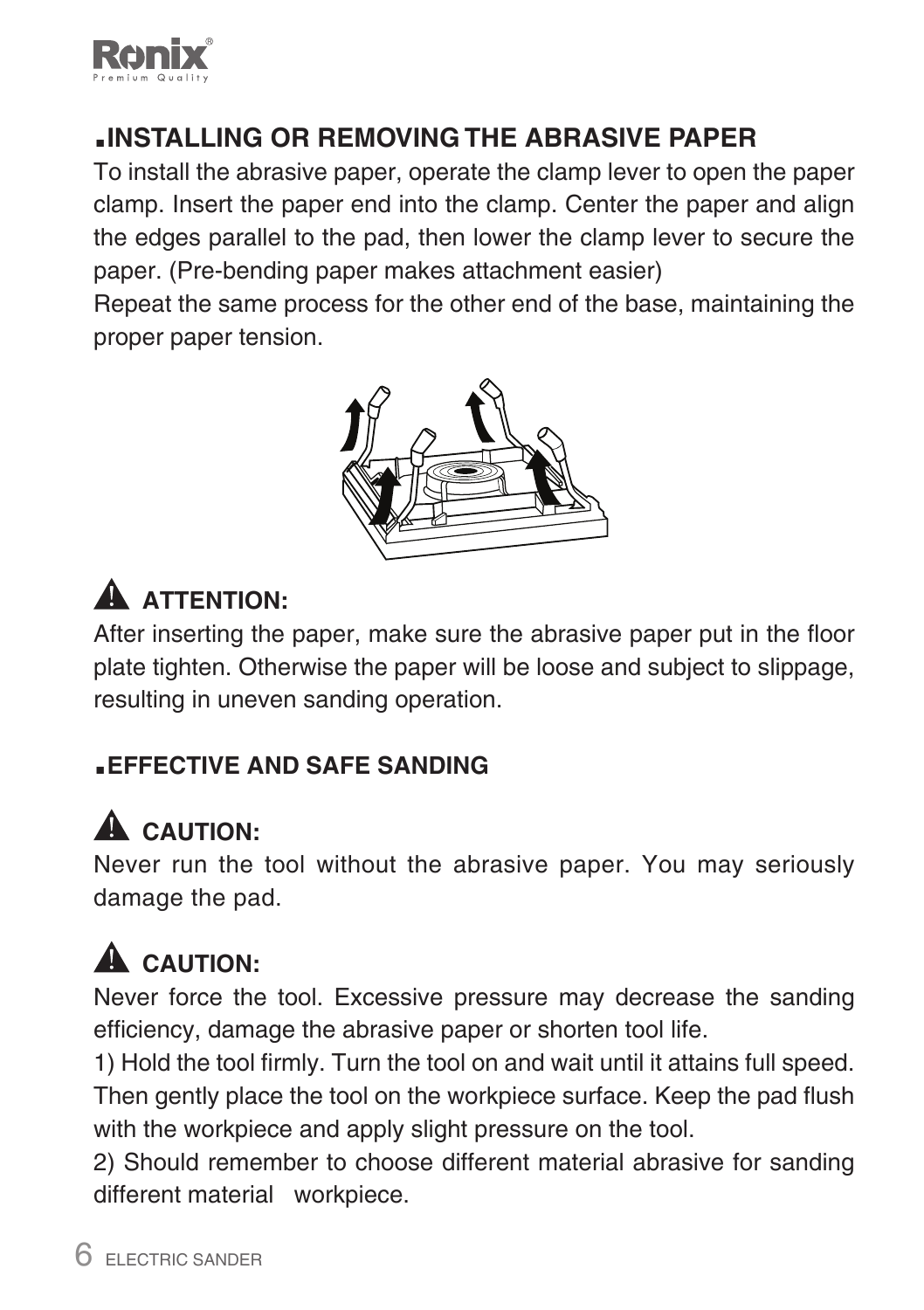

3) User can make a general choice to sanding different material, for rough sanding the roughness abrasive paper should be chosen, in reverse you can get good surface.

### **.REPLACING CARBON BRUSHES**

# **A** NOTE:

1) Remove and check the carbon brushes regularly. Replace when the tool occurs obvious sparks or wear down to the limit mark. Open the housing and carbon brush holder with screw driver.



Take away the old brush, put on the new carbon brush and brush holder, fix on the carbon brush line and the stator line together.

# A CAUTION:

Be sure to re-install the knob after inserting new carbon brush. After replacing brushes, plug in the tool and break in brushes by running tool with no load for about 10 minutes. Then check the tool while running, when pushing the switch button.